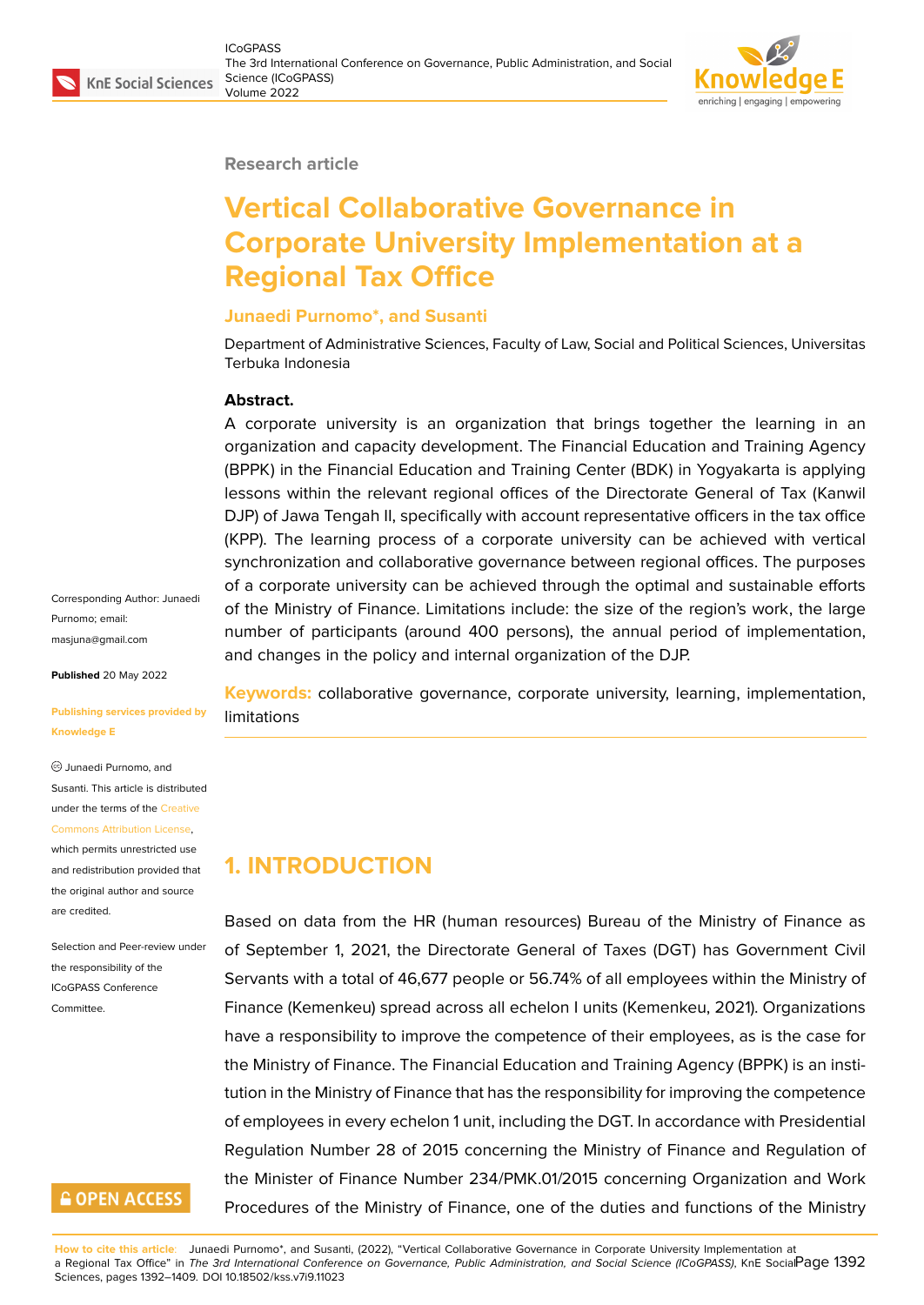

of Finance is the implementation of education, training, and competency certification in the financial sector. country. The Ministry of Finance then delegated this authority to the Financial Education and Training Agency (BPPK) as the implementing unit for education and training in the field of state finance.

This competency improvement is carried out through education and training (education and training), seminars and the like, both technical and non-technical training. Like employees in other echelon 1 units at the Ministry of Finance, employees at DGT need to increase their competence to support the implementation of their daily duties and training is the portion of activities that are mostly carried out by BPPK. The Tax Education Center (*Pusdiklat Pajak*) as an institution under the Financial Education and Training Agency (BPPK) has a great responsibility in improving the competence of employees at DGT, which number more than forty thousand employees (Kemenkeu, 2021). The work group at DGT that has the highest number of employees is the employee who works as an Account Representative (AR). This is because in the organizational structure of each KPP out of the nine existing sections, the six sections themselves are supervisory sections (Supervision Section 1,2,3,4,5,6) whose employees are AR. Based on the Minister of Finance Regulation Number 210/PMK/2017 s.t.d.d. PMK 184/2020 explained that the Supervision Section has the task of conducting analysis, elaboration, and management in order to ensure that taxpayers comply with tax laws and regulations through planning, implementing, and following up intensification based on data collection and mapping (mapping) of tax subjects and objects, observing tax potential and information control, search, collection, processing, research, analysis, updating, and follow-up of taxation data, supervision and quality control of taxpayer compliance with tax obligations, advice and counseling to taxpayers, supervision and monitoring of tax amnesty follow-up, and manage the administration of the determination and issuance of legal products and tax control products.

The improvement of competence for AR at the Tax Education and Training Center has so far been carried out through training under the name of Basic Account Representative Specialization Substance Technical Training (DTSS AR Dasar) which is carried out classically for 102 hours of training (training hour) for 9 days with 91 hours being the main training activities, 8 Supporting training and education courses are in the form of character building and 4 hours are in the form of lectures. The expected competency standards after participating in the training, participants are able to apply taxation techniques to support the work of Government Civil Servant (ASN) as AR, including: adequate understanding of the types of taxes, applying Standard Operating Procedures,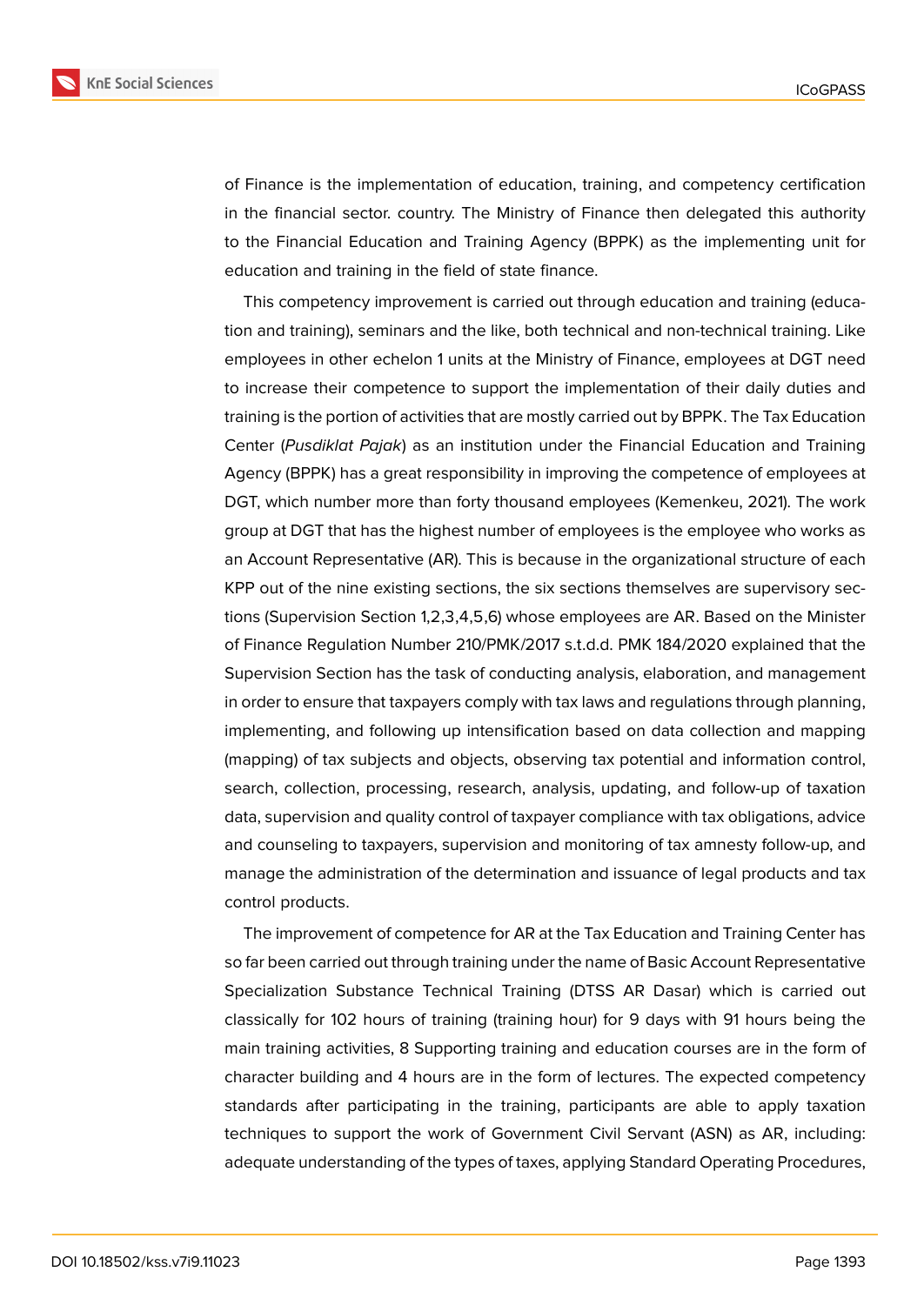

and applying techniques and methods of financial statement analysis and monitoring practices and potential exploration. tax.

However, the implementation of classical learning for AR with this model and curriculum has limited funds, infrastructure, teaching resources (*Widyaiswara*) and the limited number of participants who can attend the training. In 2016 the e-learning model was introduced, although it was only limited to requiring participants to study the training module and take formative tests and summative tests first independently. However, the implementation of classical learning and the e-learning model which was introduced in 2016 was only able to provide an average employee training hours of 2.3735% of employee working hours for 1 year in 2016 (BPPK, Laporan Kinerja BPPK 2016, 2016). Based on the Decree of the Minister of Finance number 71/KMK.01/1996 concerning Working Days and Hours in the Ministry of Finance, each employee has 1,507 working hours for 1 year.

At the beginning of 2017, the DGT informed that there were 1,824 employees who had been appointed as AR but had not participated in the Basic Account Representative Specialization Substance Technical Training. Based on this, the Tax Education and Training Center has designed the implementation of training with e-learning distance training more optimally by utilizing the Learning Management System (LMS) page which is located at https://klc.kemenkeu.go.id/ on the Courses menu in the Tax Course Categories. with the name Account Representative Basic E-learning Technical Training 2017, this learning model will continue to be carried out until 2021. However, the implementation of training with e-learning has not optimally supported the implementation of the work of the organization where the employee is located, there are various tax problems that differ between the area they work in and the lack of alignment of the training carried out through e-learning with the organizational goals of the DGT in each region.

Based on the Minister of Finance Decree Number 974/KMK.01/2016 concerning the Implementation of the Bureaucratic Reform and Institutional Transformation Strategic Initiative Program, one of the Strategic Initiatives established is HR Development through the Ministry of Finance's Corporate University. The Ministry of Finance Corporate University has a goal to create human resources capable of achieving organizational performance targets through learning processes that are relevant, applicable, easily accessible, and have a real impact and build an organization that can share knowledge (knowledge sharing organization). In the Decree of the Minister of Finance, the unit appointed as the initiative champion and initiative owner of the Ministry of Finance of corporate universities is BPPK.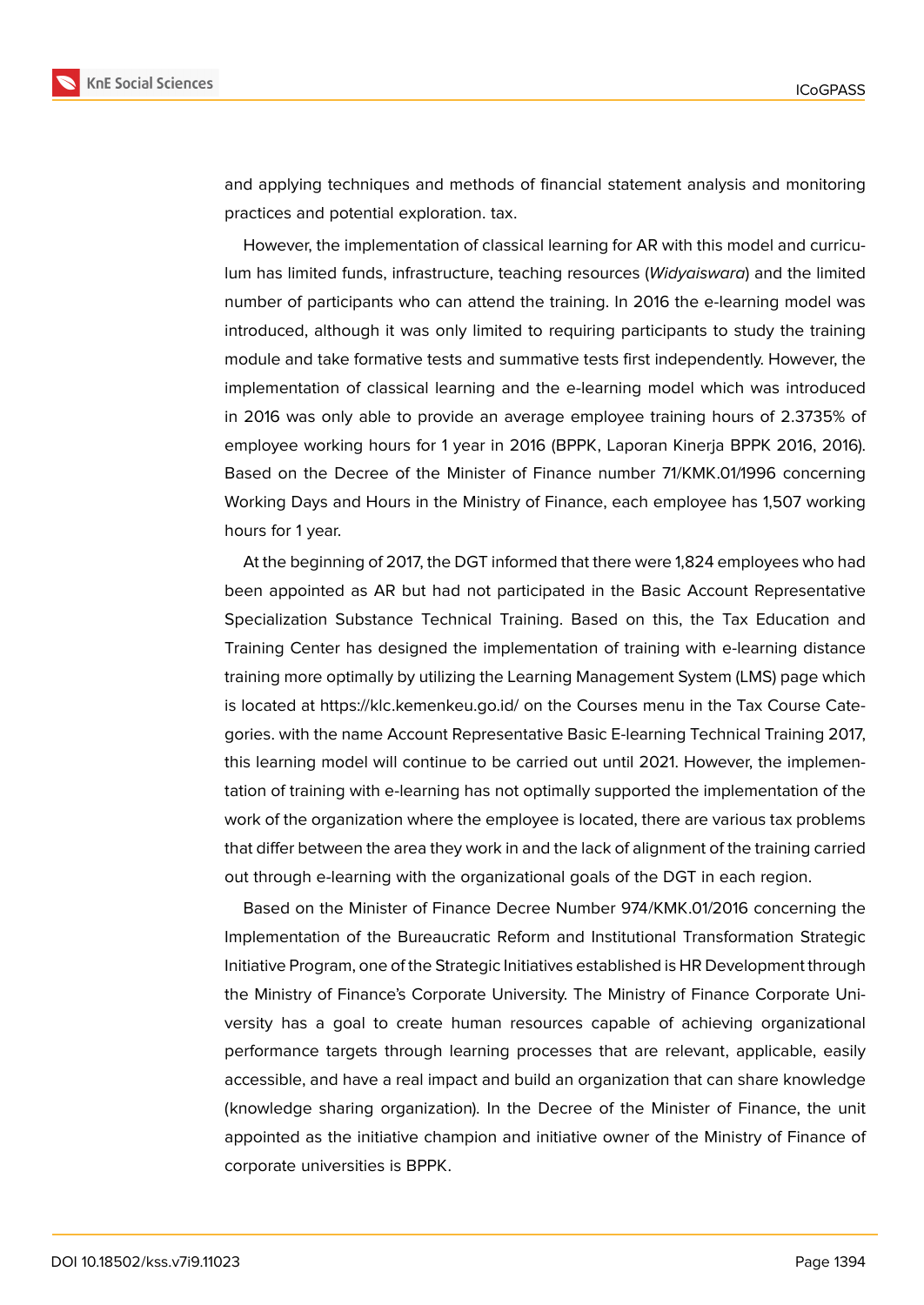

One of the implementations of Corporate University learning strategies is the 10:20:70 learning model. The 10:20:70 learning model is a learning model that involves three learning portions, namely the learning portion of 10% through self-learning, 20% through learning experience, coaching and mentoring and 70% learning through action learning. This Learning Model was implemented starting in 2018 in the Regional Office of the DGT Central Java II with the Yogyakarta Financial Education and Training Center (BDK) as a

representative of the BPPK.

Efforts to implement the Corporate University learning model 10:20:70 learning model are based on BDK Yogya's desire to make a greater contribution to service users at BDK Yogya, namely vertical agencies within the Ministry of Finance and efforts to optimize e-learning learning that has been has been running.

At the same time, the DGT in particular the DGT Regional Office for Central Java II which oversees 12 KPP offices in Central Java faces the challenge of achieving a large tax revenue target each year and the Head of the DGT Regional Office for Central Java II realizes that efforts are needed to increase the capacity of employees whose impact can be directly seen in the achievement of tax revenue targets. The education and training that has been carried out so far is felt to have not met the goals of the organization.

KMK No. 924 of 2018 mandates the implementation of Corporate University learning strategies through collaboration in echelon I units to realize institutional performance targets. Meanwhile, the Central Java Regional Tax Office II has a tax revenue target that must be achieved, on the one hand tax growth from year to year has not satisfied the organization. Realization of Tax Revenue In 2017 only reached 19,920 billion rupiah down almost 50% from the achievement of 2016 revenue (BPS, 2021). The target of implementing Corporate University with a 10:20:70 learning model at the Regional Directorate General of Taxes, Central Java II, are employees who have the task of collecting tax revenues, one of which is the Supervision Section. Account Representative (AR) in the Supervision Section as Fiscal HR has a strategic role in overseeing institutional performance targets, on the other hand, AR is the majority employee in each KPP (Tax Service Office).

The learning of this model has been carried out continuously at the Regional Office of DGT Central Java II and is reviewed annually. The implementation period of the learning is long, the working area is wide, the number of AR participants at the Regional Directorate General of Taxes Central Java II is approximately 400 people and dynamic policy changes have challenges and influences the successful implementation of the learning model.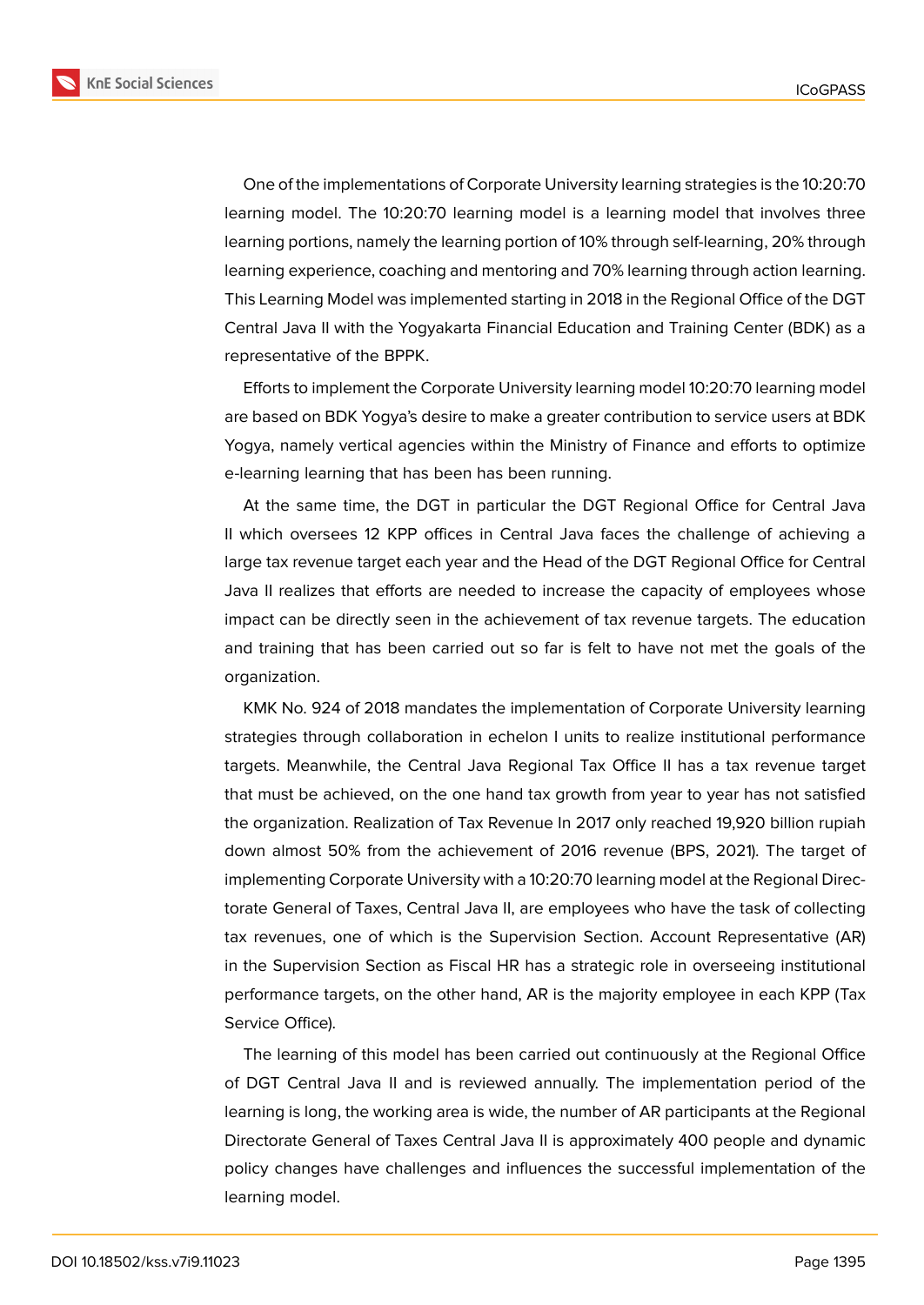

This paper wants to analyze the problem of how vertical collaborative governance is implemented in a corporate university at the Regional Tax Office of Central Java II. Through this paper, it is hoped that the appropriate vertical collaborative governance model in the implementation of corporate universities can be obtained to increase AR competence in line with DGT's organizational goals and the vertical collaborative governance model can be duplicated to be implemented in other Regional Offices within DGT in implementing corporate university.

#### **2. METHODOLOGY**

This paper is a descriptive study which is intended to provide an overview or affirmation of a concept or symptom, as well as to answer questions on the subject of discussion (Sumanto, 1990). The main data sources are words and actions, the rest are additional data such as documents (Moleong, 2015). Data collection is done by means of library research, namely: searching, researching, studying, recording, and interpreting data (Sugiyono, 2005). The collected data is analyzed by a logico-inductive process, which is a thought process that uses logic to understand patterns and trends in the data (Mertler, 2012). Natalina Nilamsari quotes Jamesh Mc. Millan and Sally Schumacer in Research in Education; A Conceptual Introduction, states that there are at least four data collection strategies with multi-methods in qualitative research: participatory observation, in-depth interviews, document and artifact studies, and complementary techniques (Nilamsari, 2014). John Creswell in his book Educational Research, Planning, Implementation, and Evaluation of Qualitative & Quantitative Research says that Narrative research explores educational research problems by understanding an individual's experience. In addition, the researcher writes into stories that are rearranged chronological events that describe individual experiences in the past, present and future in certain domains and contexts (Creswell, 2015).

### **3. RESULT AND DISCUSSION**

Roschelle and Teasley in (Saleh, 2020) said that collaboration more specifically as "mutual engagement of participants in a coordinated effort to solve a problem together" further revealed that collaborative interactions are characterized by shared goals, symmetry of structure, and a high degree of negotiation, interactivy, and interdependence".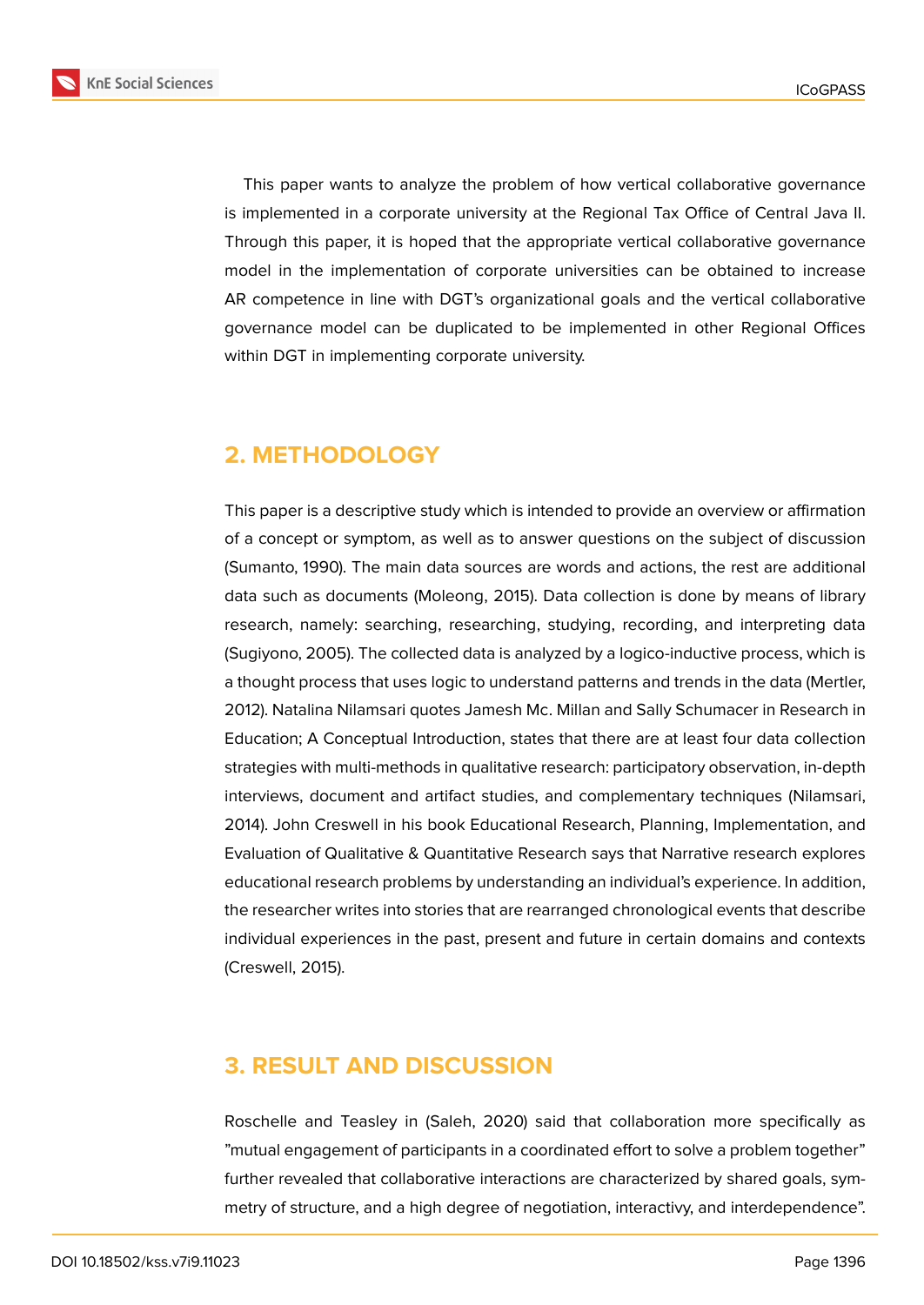

This statement is in line with what was conveyed by Camarihna-Matos and Afsarmanesh (2008) that collaboration is a process when entities or groups share information, resources, and responsibilities for a program of activities that are designed, implemented, and evacuated together to achieve mutually agreed goals.

Anne Seguy, Daniel Noyes & Philippe Clermont in their research discusses collaborative decision making facilitated by information and communication technology (ICT) and its impact on decision systems. The researcher analyzed collaborative decision making and defined concepts related to the conditions and forms of collaborative work. The researcher also explains the collaborative decision-making mechanism with the specifications and general conditions of collaboration using the GRAI (Graphs with Results and Actions Inter-related) modeling formalism. Researchers study decisionmaking mechanisms when collaboration between actors is needed to define the modes of collaboration and conditions for their creation. Each specification related to the reorganization of the decision system caused by collaboration is set to the central idea of decision making. The application of this approach in the field of electronic maintenance shows that collaboration is common and the specifications identified allow for increased definition and management of collaboration in electronic maintenance (Anne Seguy, 2010). To see collaboration processes that involve multiple participation, Cynthia L. Michel (2017) attempts to analyze the rules and procedures for decisionmaking processes in bureaucracies that encourage or limit collaborative governance. The researcher views that the success of a collaborative process is not only determined by the extent to which the actors involved are interdependent, devote the necessary time and trust each other, but also and more fundamentally by the capacity of public offices to accommodate the process into daily routines.

Jun Yi Hsieh and Kuotsai Tom Liou tried to examine the effect of four dimensions of collaborative leadership on perceived organizational performance and applied the Multi-Dimensional Scaling (MDS) method to estimate the dimensions of collaborative leadership and their structural relationships. The findings from the analysis prove that there are four dimensions of collaborative leadership that contribute to the theory of public sector leadership. The collaborative leadership skills of public employees facilitate their acceptance of organizational rules and their perceived organizational performance ( Jun Yi Hsieh, 2016).

Elisabeth R. Gerber and Carolyn G. Loh conducted research on the effects of vertical and horizontal collaboration in public institutions and sought to understand how local governments actually engage in collaboration. Researchers investigate three important questions about intergovernmental collaboration around land use. To what extent are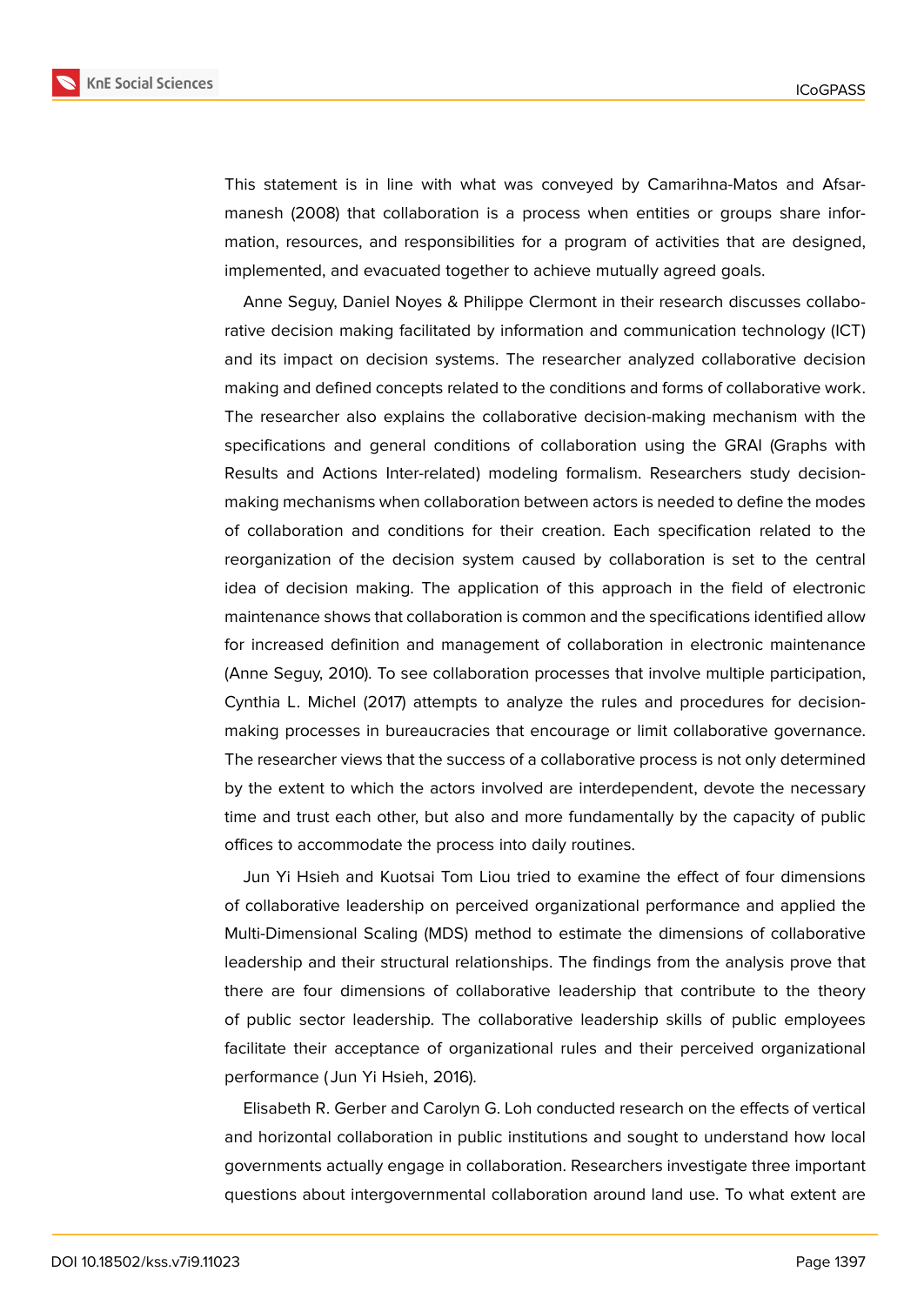

horizontal and vertical collaboration complementary versus substitute? Do communities that collaborate with each other tend to collaborate more or less with regional organizations, and vice versa? The extent to which the spatial environment influences how governments think about collaboration (Elisabeth R. Gerber, 2014).

Elisabeth R. Gerber and Carolyn G. Loh (2014) concluded that there are internal and external jurisdictional factors (regional culture) that influence collaboration. Researchers distinguish between motivation and opportunity as a driver of collaboration. The researcher found that the collaborative activities of neighboring communities around land use had a significant influence on whether the community would choose to be involved in the planning effort. Regional norms around collaboration appear to be important, as does the availability of partners.

Chris Ansell & Alison Gash in their research conducted a review of 137 cases of collaborative governance in various policy sectors. Researchers identified important variables that influence the governance mode resulting in successful collaboration or not. These variables include history of previous conflict or cooperation, incentives for stakeholders to participate, balance of power and resources, leadership, and institutional design. Furthermore, the researcher also identified a series of factors that were very important in the collaborative process itself, namely: face-to-face dialogue, building trust, and developing mutual commitment and understanding. Researchers reveal that a good collaboration cycle tends to develop when collaborative forums focus on "the existence of benefits" that deepen trust, commitment, and mutual understanding (Chris Ansell, 2007).

Wiley & Blackwell (2009) in (Agustini, 2019) revealed that high employee engagement will display excellent performance. There are four main principles that are prerequisites for an employee to have engagement, namely The Capacity to Engagement, The Motivation to Engagement, The Freedom to Engagement and The Focus of Strategic Engagement.

Choi and Moynihan (2019) in (Carmine Bianchi, G. N., 2021) revealed that collaborative governance evaluation from separate events becomes a continuous process, so it can encourage a learning-oriented approach in performance governance, will strengthen results-based approaches and can improve learning forums in collaborative performance management. This is also supported by Carey Doberstein Research, which revealed that nearly 50 percent of policy decisions made in collaborative institutions would not be made in the alternative scenario of unilateral bureaucratic control. The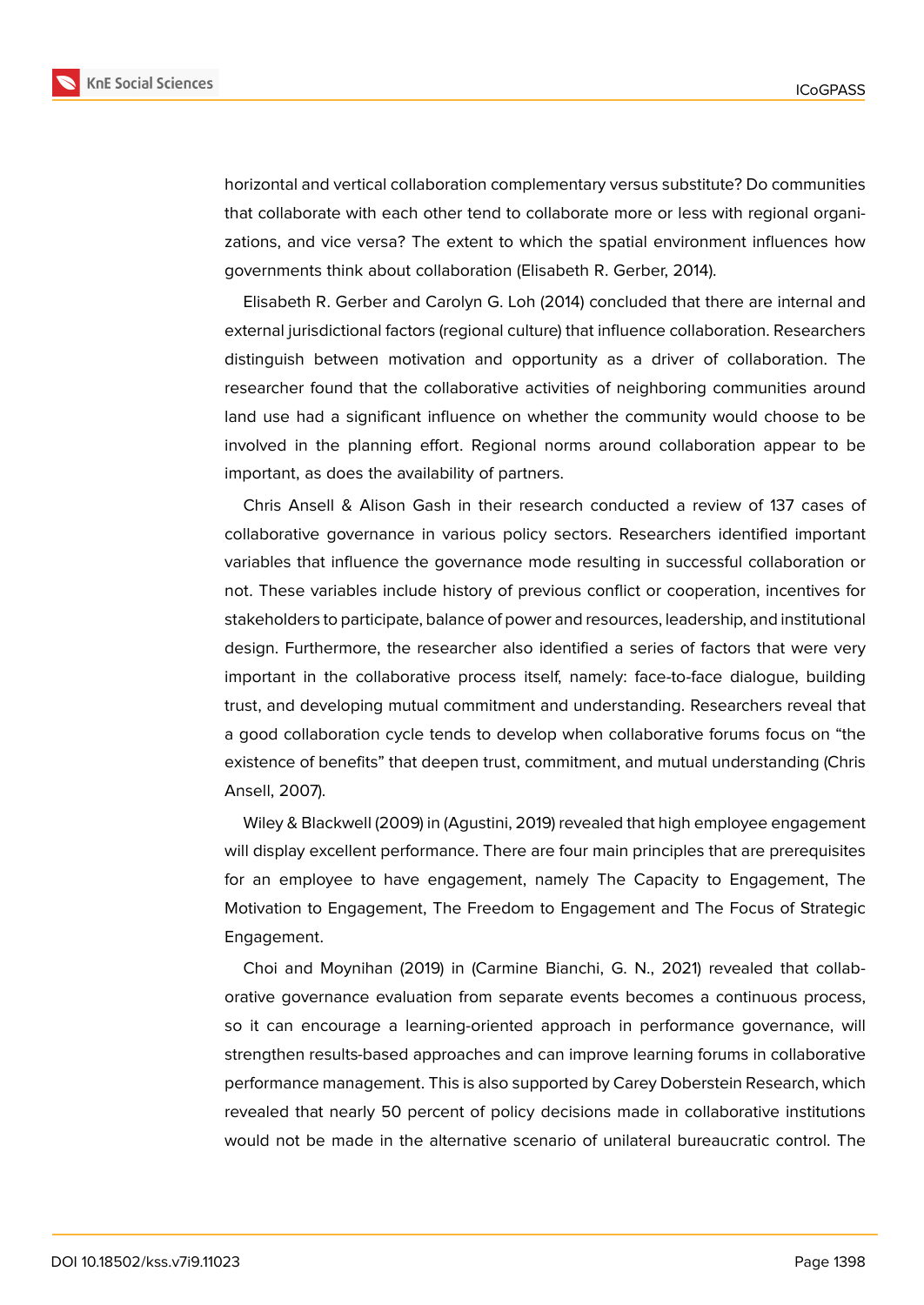

collaborative excellence embodied in these governance institutions is based on deliberation, and diversity is the result of agreements designed and implemented for successful collaborative governance (Doberstein, 2016).

Gallagher in (Saleh, 2020) states that collaboration is a form of cooperation model between government agencies that has the scope and reach of several government, private and other organizations or institutions whose essence is to create a better work system in order to achieve the desired goals. It was further stated that the five models of cooperation that are often encountered are: collaborative governance, competency-based governance, intentional governance and transformational governance. Meanwhile, Rubado (2019) in (Saleh, 2020) classifies government collaboration into three forms, namely: Horizontal Collaboration, Vertical Collaboration and Crosssectoral Collaboration.

Muhammad Ilyas in his research concluded that Corporate University is the result of on-the-job training. Organizations began to discuss learning abilities as employeespecific skills in Learning Organizations. The standard of competence required to ensure that employees have the necessary skills to carry out the assigned work is transformed into a kind of organizational learning. Organizations began to refer to their employees as intellectual assets or intellectual capital or knowledge workers who now collectively work to achieve organizational goals and objectives (Ilyas M., 2017).

In their research, Agung Yuniarto et al. revealed that before transforming into the Ministry of Finance Corpu, there was not a single indicator of BPPK's services that was considered very good (SB) by the informants/respondents. The highest score is only good (B) and in fact there is an unfavorable score (KB) from the informant/respondent. The change to Corporate University showed that three of the seven training indicators scored very good (SB) while the other four indicators scored good (B). Likewise, the technical response aspect shows an increase in the quality of the assessment from unfavorable score (KB) to good (B) (Agung Yuniarto, A. V., 2019).

Gary Ewer & Darlene Russ-Eft Explained that based on a limited case study by collecting 62 people from various types of professions in the company to identify the operational factors of a corporate university. The identification results show that these factors are teacher leadership, vendor partnerships, partnerships with outside organizations, use of course prerequisites, time for required training, and an integrated system model (Ewer, 2017).

The Ministry of Finance's Blueprint for Corporate University states that BPPK as a unit that has responsibility for developing human resources for financial management and state assets through the provision of education and training in the implementation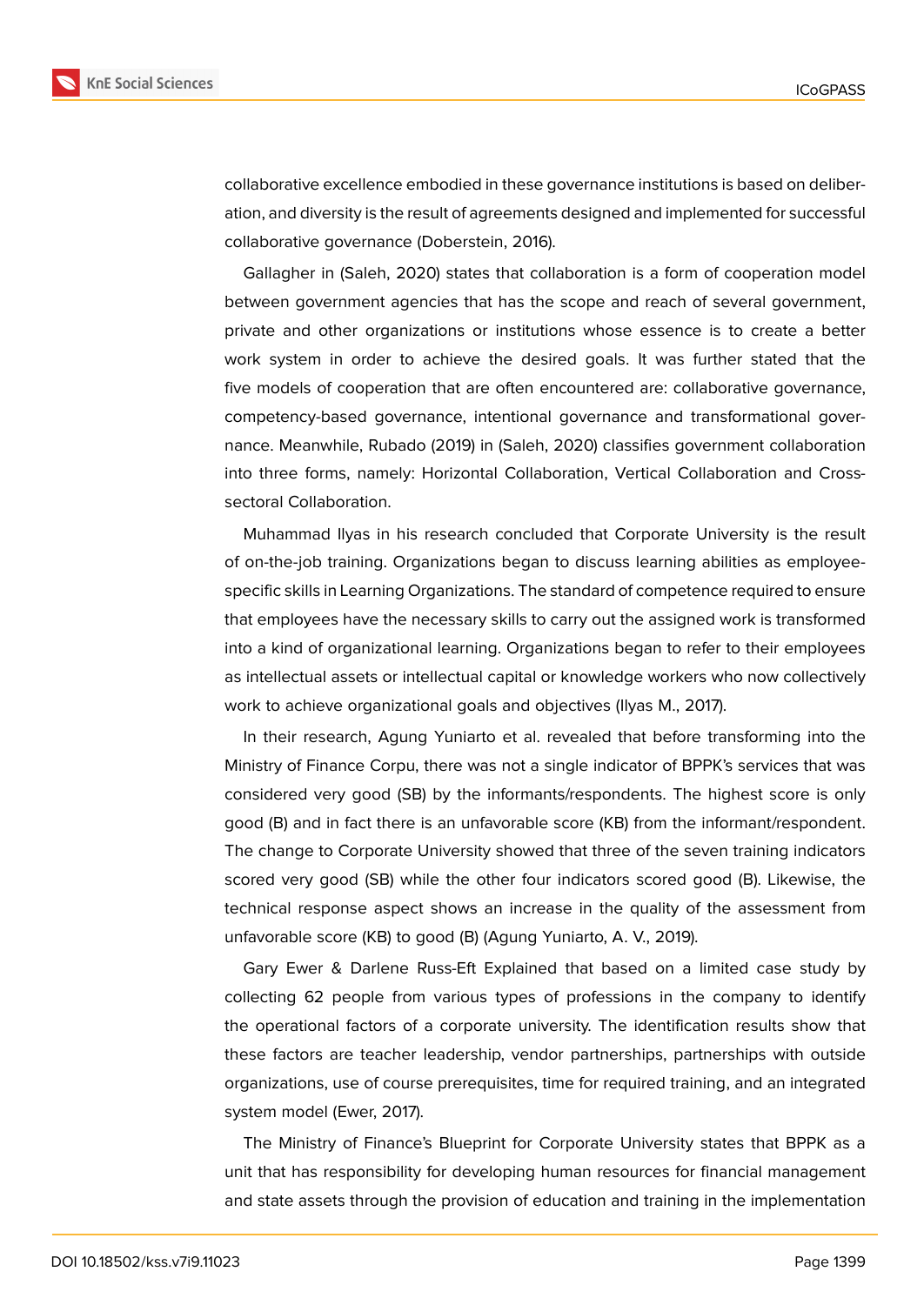

of Corporate University will use all types of learning strategies in structured learning, other forms of learning, and workplace integrated learning. , while the training agency only applies structured learning (BPPK, Keputusan Kepala BPPK Nomor KEP-140/PP/217, 2017).

Based on the above study, the dimension that affects vertical collaborative governance in the implementation of the Ministry of Finance Corpu in Central Java II is the process of forming collaboration that occurs. The collaboration formation model used to analyze the problem is the collaboration formation model as presented by Ansell and Gash using four stages. Ansell and Gash in (Saleh, 2020) explain that government collaboration is more focused on a model in the process of forming or establishing a government collaboration. The model for collaborative governance according to Ansel and Gash consists of four stages, namely starting conditions, institutional design, leadership and collaborative process.

The application of the 10:20:70 Learning Model is to develop human resource competencies through the Ministry of Finance Corporate University (Kemenkeu Corpu) as mandated in the Minister of Finance Decree Number 924/KMK.011/2018 concerning the Ministry of Finance Corporate University (Kemenkeu Corpu). Learning in the Ministry of Finance Corpu is based on the principle of link and match with the vision, mission, and performance targets of the Ministry of Finance, the performance targets of each agency in the Ministry of Finance. The purpose of learning is not only to strengthen the performance of individual employees but also to strengthen organizational performance by utilizing a Knowledge Management System (KMS) and fostering a learning culture. To achieve this goal, the Financial Education and Training Agency as the main driver of the Ministry of Finance Corpu seeks to initiate the implementation of Corporate University by involving other units within the Ministry of Finance as mandated in the Minister of Finance Decree Number 924/KMK.011/2018.

In realizing this goal, education centers (*Pusdiklat*) and Financial Education and Training Center units within the BPPK have initiated the implementation of the Ministry of Finance Corporate University (Kemenkeu Corpu). Likewise with the Yogyakarta Financial Education and Training Center, an initiation was carried out to collaborate with Corporate University learning with the Central Java II DGT Regional Office. The process to realize the implementation of the learning is carried out with an approach at the leader organization level. The collaboration between BDK Yogya and the Regional Office of DGT Central Java II in the implementation of the Ministry of Finance Corpu is also an effort of public sector institutions or organizations to adapt in responding to changes in organizational needs that are increasingly rapidly and complex. On the one hand,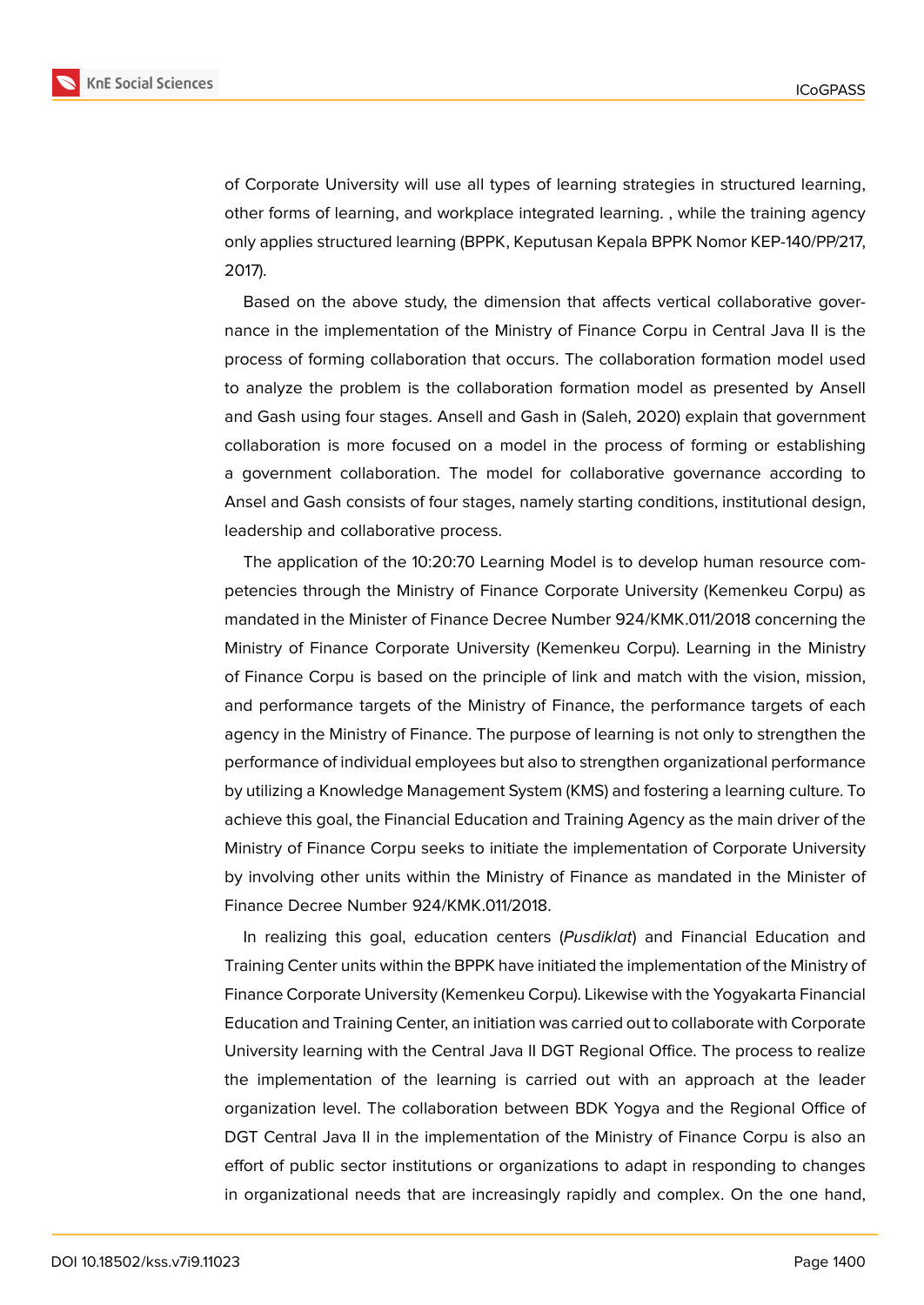

BPPK as the main driver of the Ministry of Finance Corpu has an interest in increasing the competence of the Ministry of Finance's HR. The BPPK in this case the Yogyakarta Financial Education and Training Center has the task of being the driving force in the implementation of Corporate University to develop human resources for employees within the Ministry of Finance. So far, it is widely understood that HR development is not in line with the organization's planning strategy, so this requires HR development that is more focused on achieving organizational performance targets. Meanwhile, the Regional Office of DGT Central Java II has an interest in achieving tax revenue targets with the support of competent human resources, which include human resources who work as Account Representatives.

There are two types of collaboration built in the implementation of the Ministry of Finance Corpu, namely collaboration between government institutions (collaboration between governments), namely between BPPK and the Regional Office of DGT Central Java II and internal collaboration within government institutions (collaboration within government) in this case. collaboration between the DGT Office of Central Java II and 12 KPP offices in the DGT Office of Central Java II. At the beginning of the formation of the collaboration, the two organizational leaders (Head of BDK Yogya) as the main mover of the Ministry of Finance Corpu and the Head of the Regional Directorate General of Taxation of Central Java II as the main stakeholders discussed existing resources (power resources), the implementation scheme of collaboration and discussed efforts to build trust from the Supervision and Control Section. Account Representatives are involved in these activities for the sake of increasing their compensation and to achieve link and match with the vision and mission of the organization. This stage is known as the starting condition. The starting condition stage can be done well because both parties, namely the Yogyakarta Financial Education and Training Agency and the Central Java Regional Tax Office II have mutual interests that support each other. Why were the tax office chosen among the many regional offices within the ministry of finance in Central Java and Yogyakarta? This is because the Directorate General of Taxes, in this case the Regional Office of DGT Central Java II, has a more measurable organizational performance target, namely the achievement of tax revenue targets.

The Ministry of Finance Corpu is basically a strategy used to achieve the vision and mission of the ministry of finance by creating a link and match between learning, managing knowledge and applying values with the achievement target of organizational performance. There is a common goal to improve the quality of human resources in the ministry of finance, especially human resources in the Regional Directorate General of Taxes, Central Java II and this is in line with the vision and mission that increasing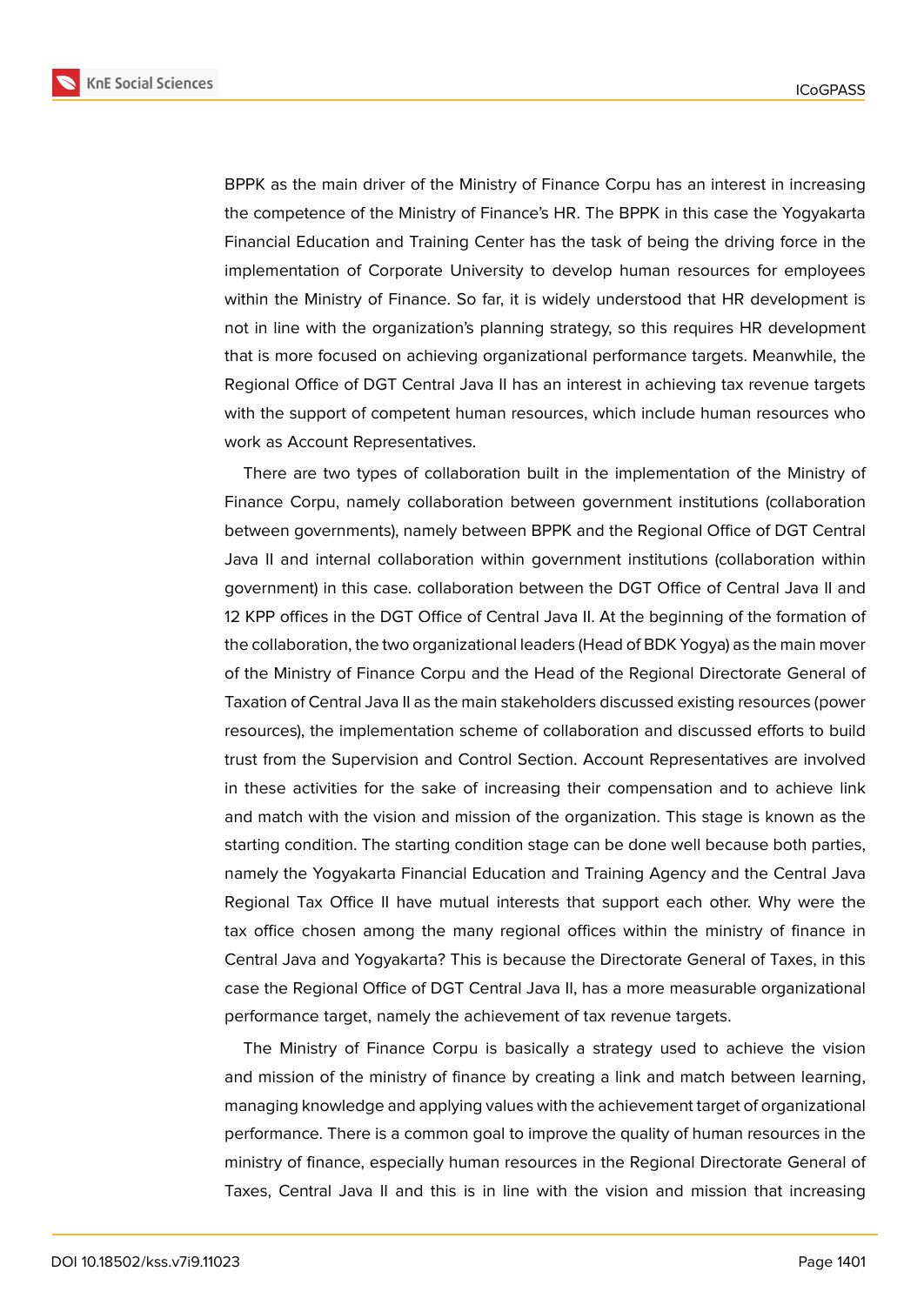

employee competence makes it easier to achieve tax revenue, so collaboration in implementing Corporate University learning model 10: 20:70 can be realized.

At the institutional design stage, BDK Yogyakarta and the Regional Office of DGT Central Java II agreed on a design for the implementation of Corporate University in the form of a test mapping formulation in the early stages to measure employee competence, a learning structure design for 10% learning through self-learning with learning material sources from KLC Learning Center, and agree on the design of the learning project to be worked on. The Leadership stage is carried out by providing provisions to the head of the Supervision section as the supervisor of the Account Representative in working on project learning. The provision is in the form of activities to improve tax hard skills and also to increase soft skills such as coaching skills, mentoring in leadership development program activities at the Regional Office of DGT Central Java II.

The most crucial stage in the collaborative implementation of a corporate university is in the collaborative process phase. In this stage, various activities are carried out in the form of vertical collaboration between the DGT Regional Office of Central Java II in this case the DP3 Sector (Potential and Revenue Data) with the Supervision Section located in 12 Tax Service Offices (vertical offices) spread across the Central Java II region with the total number of supervision sections is 31 (12 KPP offices with each KPP there are 3-4 Supervision and consultation sections) and currently after the reorganization the number of supervisory sections is approximately 70 sections.

In the collaborative process phase, the Ministry of Finance Corpu implements a 10:20:70 learning model which begins with the stages of test mapping and supervisor assessment, analysis of test results, coaching and mentoring in the implementation of action learning, hardskill enrichment, softskill enrichment and the formation of COP (community of education). practice) Group and meeting of COP members. The stages of this activity are a series of 10:20:70 learning models implemented in an integrated manner, namely: 10% in the form of self-learning and structured learning models designed by BDK Yogyakarta either through e-learning or technical guidance through face-to-face, 20% in the form of coaching, mentoring and community of practice and 70% in the form of integrated learning at work by completing project assignments in the form of action learning reports to explore tax potential in line with the participants' daily main tasks.

Regional Office of DGT Central Java II plays a role in regulating the rhythm of a series of activities such as distributing test mapping materials to each KPP to be carried out by each AR with the supervision of the Internal Compliance Section in each KPP, Providing direction so that each section head gives an assessment to AR related to the variables of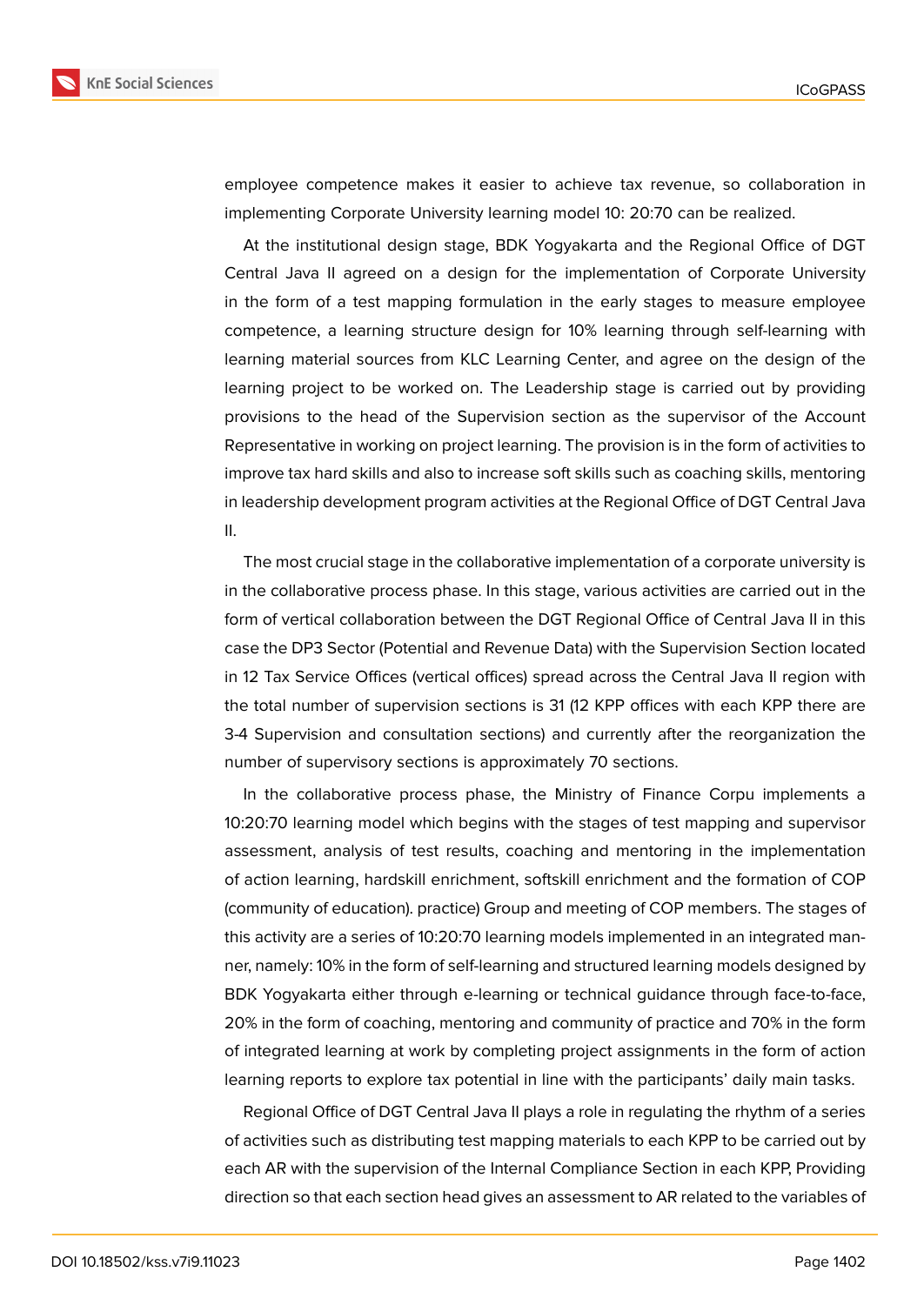

communication, initiative, creativity, and achieving tax revenue targets, holding meetings for enrichment of soft skills and hard skills, Establishing COP Group and arranging meeting times for COP Group. In addition, the Regional Office also supervises the completion of project assignments (action learning) from each Section which is carried out periodically every 3 months and prepares document administration (assignment letters and travel administration) for meetings to discuss progress on action learning as well as assignments for enrichment activities. material done offline.

The vertical collaborative governance interaction is carried out on an ongoing basis based on the collaborative process phase that has been agreed upon by the Regional Office of DGT Central Java II and BDK Yogyakarta. Initial interaction is done by asking for AR performance data material which is filled in by his direct supervisor in each tax service office. Vertical collaborative governance is then carried out on synchronizing participant data such as the realization of the relevant acceptance, data on communication skills, willingness, cooperation and innovation. Vertical collaboration is also carried out in an effort to ensure that the stages in implementing the 10:20:70 Corporate University learning model can run well, such as the distribution of mapping materials to measure hard skills related to tax knowledge for AR, which is divided into 5 main materials, namely General Provisions and Governance. Methods of Taxation (KUP), Income Tax (PPh), Value-Added Tax (PPN), Financial Statement Analysis (ALK), Materials for Requests for Data and Information Explanation (SP2DK) and communication materials in the form of counseling and mentoring.

Vertical collaboration between the DGT Regional Office of Central Java II and each Tax Service Office in this case the head of echelon III units is also carried out to ensure that each supervisory section head (echelon IV unit) involved can support 20% learning related to mentoring, coaching and learning experience. Meanwhile, the Yogyakarta Financial Education and Training Center prepared the materials for Community of Practices, sharing success stories on potential exploration and the format of progress reports on the implementation of action learning on these activities and also attended offline activities for enrichment of materials. Counseling activities are also carried out by each Head of the Supervision and Exploration of Tax Potential Section for each AR in completing action learning so that the progress of completion is in accordance with the agreed learning stages of the Ministry of Finance Corpu.

To support 10% learning, the Yogyakarta Financial Education and Training Center prepares participants with ALK learning materials by optimizing the use of the Learning Management System (LMS) which is located at https://k1c.kemenkeu.go.id/. In addition, based on the results of the mapping of the hard skill competencies of the participants,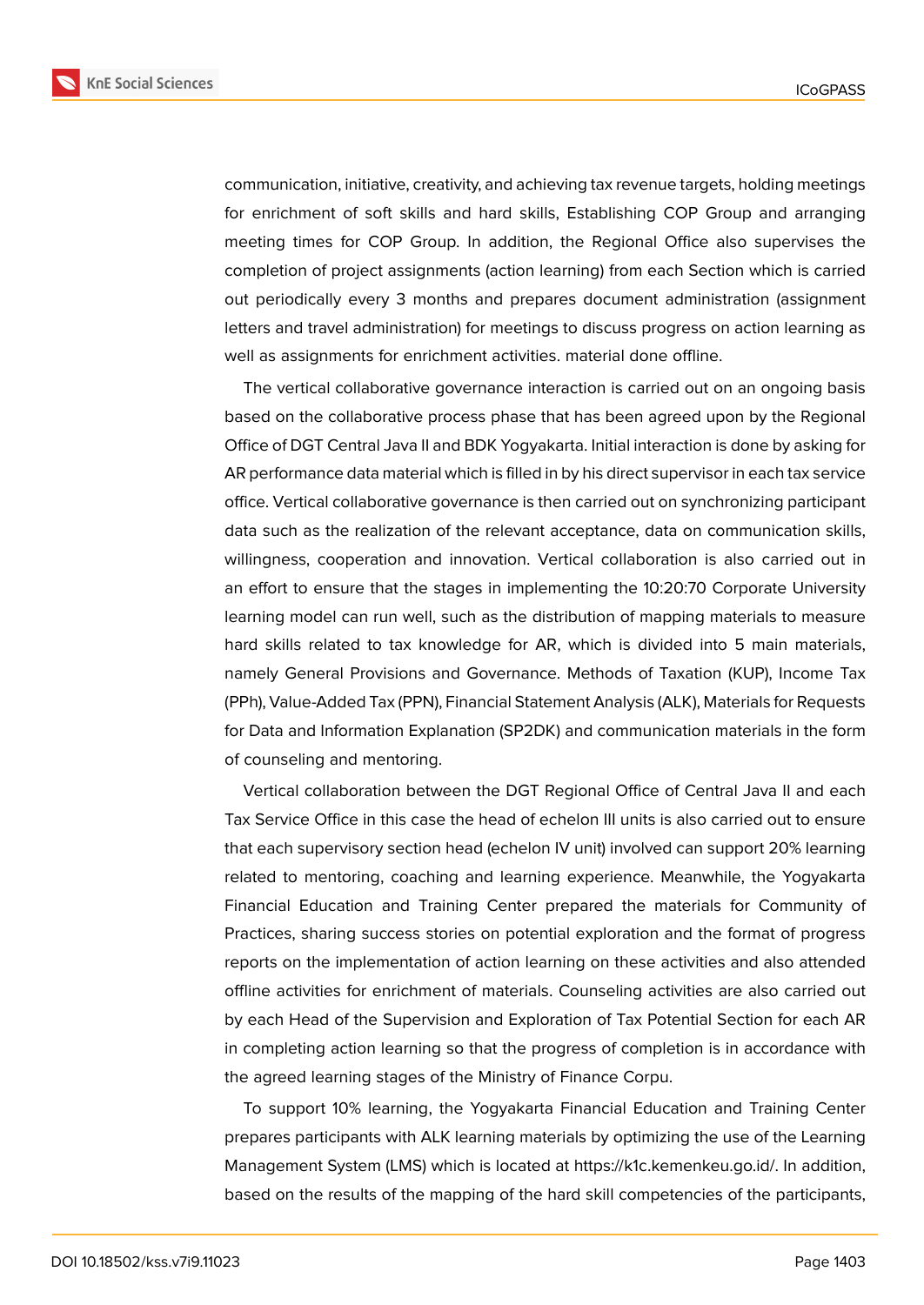

BDK Yogya created a structured learning containing a model for delivering guidance, evaluation and training methods as well as broadcast materials for KUP, PPH, PPN, ALK subjects and coaching materials (communication with taxpayers) as well as cases that will be discussed during classical technical guidance for Section Heads and AR.

The 10:20:70 learning design model applied in the Ministry of Finance Corpu is in accordance with the provisions of the ASN Law. In Article 210 to Article 213 of Government Regulation Number 11 of 2017 concerning Civil Servant Management it is stated that competency development in the form of non-classical training is carried out at least through e-learning, workplace guidance, distance training, internships, and exchanges between civil servants and employees. private.

The 10:20:70 model of learning is carried out continuously/integrated by taking into account the largest composition of 70% in the form of integrated learning at work, 20% in the form of coaching, mentoring, and Community of Practice, 10% in the form of self-learning and structured learning models. The 10:20:70 model of learning activities are carried out by means of self-learning, learning by others, coaching and mentoring. The support of the Central Java Regional Directorate General of Taxes II in the form of vertical collaborative governance has been manifested in activities that have been carried out since the first time, namely mapping / mapping through AR competency tests, both hard skills and soft skills. This mapping is carried out by sending materials for the mapping to the Regional Office of DGT Central Java II in the Data, Revenue and Potential Tax (DP3) sector and the DP3 Division forwarding the materials to the KPP through the General and Internal Compliance Sub-Section (SUKI) for implementation. The results of this activity are then compiled at the regional office level to be forwarded to the Yogyakarta Financial Education and Training Center to be corrected (for hard skill competencies) and then juxtaposed with soft skill materials to be studied and reviewed to determine the focus of learning materials that are 10% and action learning programs for learning 70 % as well as the implementation of 20% learning through Community of Practice (COP) Gathering activities and technical guidance on taxation related to special materials needed by AR in the Regional Office.

The implementation of learning with the 10:20:70 model uses an action learning project instrument that must be carried out by the Account Representative in the Supervision Section and direct guidance by the Head of the relevant section. Another instrument used in this learning model is the existence of independent learning activities through links at the Ministry of Finance Learning Center (KLC) related to potential exploration materials and the existence of instruments in the form of learning experiences related to successful stories of extracting tax potential from the Account Representative,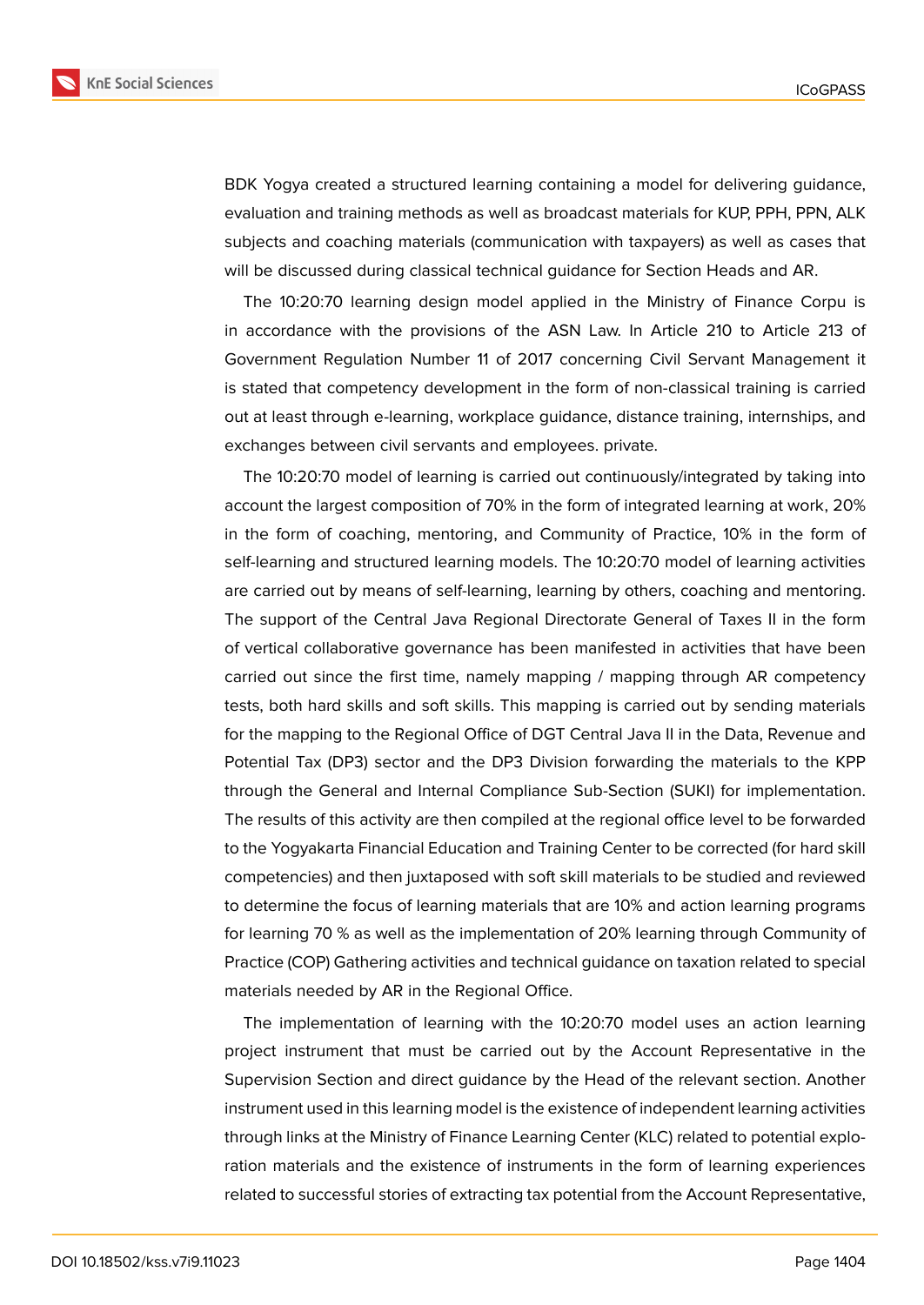



Head of Supervision and Consultation Section and from Widyasiwara who had been an Account Representative.

### **4. CONCLUSION**

Implementation of the 10:20:70 Learning model which lasted for approximately one year with the vertical collaborative governance of the Central Java Regional Tax Office II with the Account Representative and the Head of the Supervision Section within the Tax Service Office as the development of a learning strategy implementation based on the Ministry of Finance of the Corporate University in increasing multiplication competence tax potential by the Account Representative and Kasi Waskon II-IV provides the following performance results:

- 1. Through an intensive approach to the Head of the DGT Regional Office for Central Java II and great support from the Tax Education and Training Center, the learning model can be designed to be implemented in 2018 and the implementation process will last until 2021 with various adjustments following the dynamics of the DGT organization.
- 2. The growth of Central Java II tax revenues experienced a significant increase above the percentage of achieving the national growth target and received a certificate of appreciation from the Minister of Finance in 2018.
- 3. The Head of the DGT Regional Office for Central Java II instructed to increase the activities of the 10:20:70 learning model by providing action learning projects that were originally only 1 for each section to 4 action learning projects for each AR so that on average each section has 50 action learning projects.
- 4. Several other DGT Regional Offices wish to implement the 10:20:70 learning model in KPPs in their working areas.
- 5. The challenge in implementing the 10:20:70 model learning is the fact that the competency test results show that there are different abilities at the level of fellow ARs or at the level of their direct superiors. This condition causes the design of learning materials that will be used during tax technical guidance to be made appropriately and carefully.
- 6. The implementation of technical guidance four times (9 JP each) was deemed insufficient by the participants, this was because the number of participants was more than 60 and each participant was willing to share related to the taxation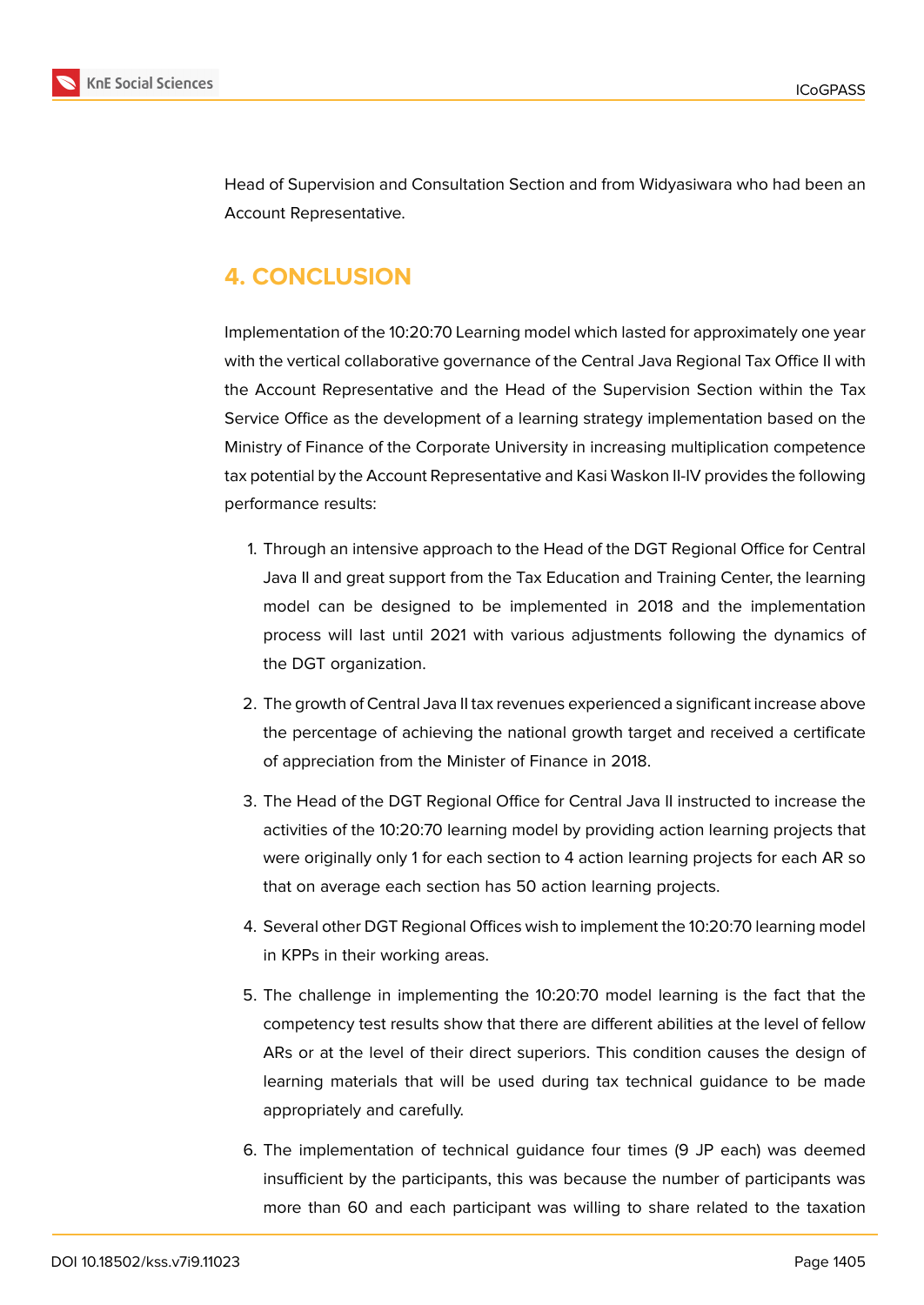

cases, he faced so that time was not sufficient. In addition, the results of the post test score which are still below the average indicate that it is not enough to achieve the level of understanding and increase the ability of participants if it is only carried out for one day (08:00 to 17:00 hours) but requires further activities in the form of enrichment. in the form of learning at work, coaching and mentoring as well as interaction in the form of discussion forums and training that is sustainable and well structured.

- 7. In the early stages of implementing the 10:20:70 learning model, it is only effective after the annual SPT receipt ceremony is completed (after April), so that a series of action learning activities cannot be carried out optimally from detecting tax non-compliance to follow-up handling.
- 8. There are several Section Heads and AR who are mutated or promoted so that the action learning that is carried out is hampered because they have to start over from the beginning.

# **ACKNOWLEDGMENT**

We would like to express our deepest gratitude to those who have provided support so that this research can be completed properly, namely:

- 1. Beloved wife and children for understanding and support during family gatherings.
- 2. Head of BPPK for permission to write the activities of the Ministry of Finance Corpu Central Java II.
- 3. Head of BDK Yogyakarta for the time allowance from routine activities for the completion of writing papers.
- 4. Head of Regional Office of DGT Central Java II who has provided support for the implementation of Kemenkeu Corpu and for the research carried out.
- 5. The Chancellor of the Universitas Terbuka and his staff who have provided support to develop abilities in conducting research.
- 6. Chancellor of the STIA LAN Jakarta Polytechnic for the opportunity to take part in the 3rd International Conference on Governace, Public Administration and Social Science (ICOGPASS).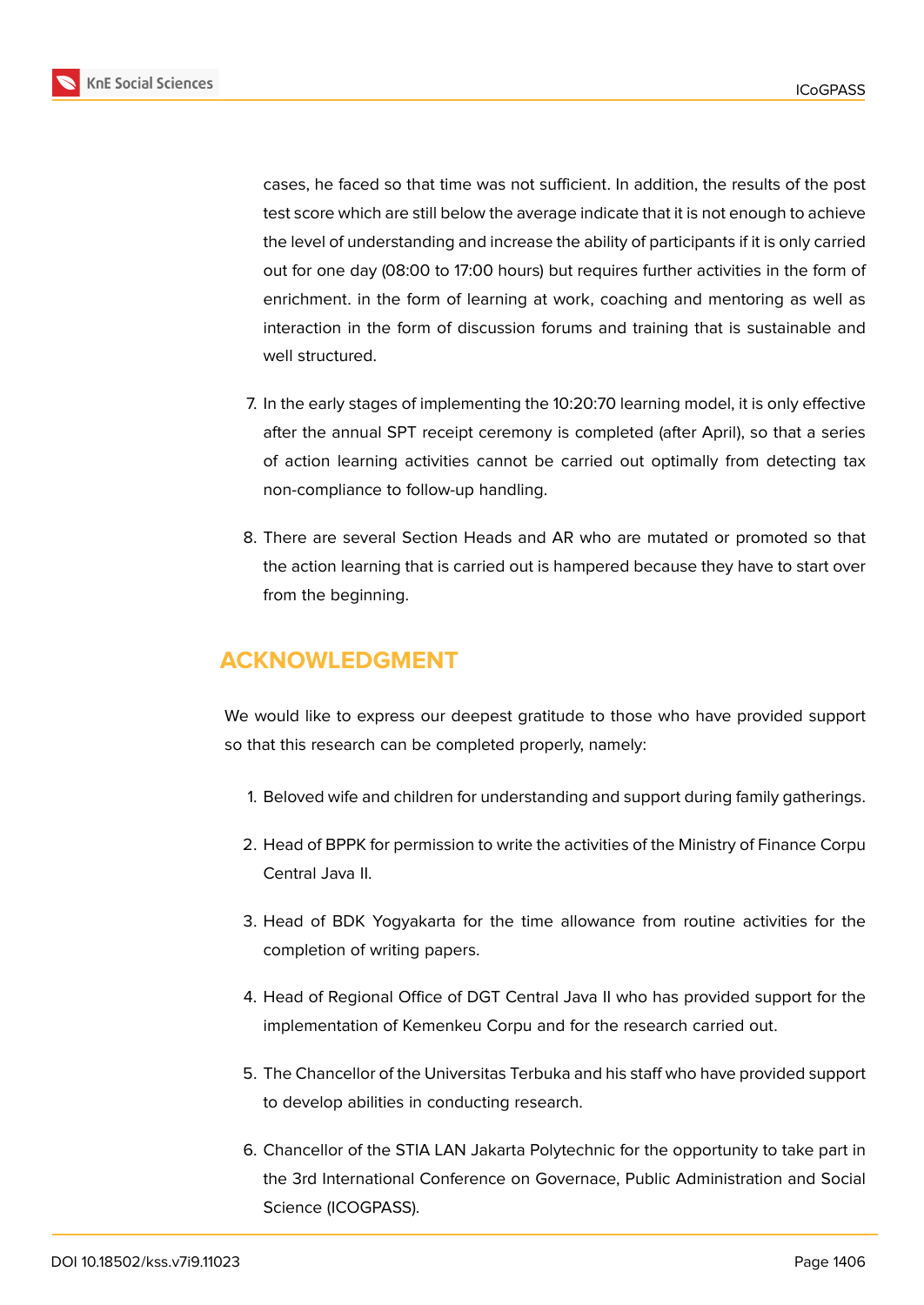

#### **References**

- [1] Yuniarto AV. Faktor-faktor kunci kesuksesan implementasi corporate university dalam rangka transformasi badan pendidikan dan pelatihan keuangan. Jurnal Aplikasi Manajemen dan Bisnis. 2019; 5(3):466-477.
- [2] Agustini F. Strategi manajemen sumber daya manusia. Medan: UISU Press; 2019.
- [3] Hamel ASP. A new approach to agency in a collaborative decision making process. Paper presented at: Proceedings of the 2005 IEEE/WIC/ACM International Conference on Intelligent Agent Technology; September 19-22, 2005.
- [4] BPPK. Keputusan kepala BPPK nomor KEP-140/PP/217 tentang cetak biru Kementerian Keuangan corporate university. Jakarta: Kementerian Keuangan Republik Indonesia; 2017.
- [5] BPPK. Laporan kinerja BPPK 2016. Jakarta: Kementerian Keuangan Republik Indonesia; 2016.
- [6] Badan Pusat Statistik (BPS). Jateng.bps.go. 2020 July 28. Available from: https://jateng.bps.go.id/statictable/2020/07/28/2064/realisasi-penerimaan-pajakjawa-tengah-menurut-jenis-pajak-juta-rupiah-2014—2019.html
- [7] Bianchi CGN. Implementing collaborative governance: Models, experiences, and challenges. Public Management Review. 2021; 23(11):1-10.
- [8] Ansell CAG. Collaborative governance in theory and practice. Journal of Public Administration Research and Theory. 2007; 6(4):543-571.
- [9] Chrislip DD. The collaborative leadership fieldbook. San Francisco: Jossey-Bass; 2002.
- [10] Doberstein C. Designing collaborative governance decision making in search of a collaborative advantage. Public Management Review. 2016; 18(6):819-841.
- [11] Gandasari DSG. Proses kolaboratif antar pemangku kepentingan pada konsorsium anggrek berbasis komunikasi. Mimbar. 2005; 31(1):81-91.
- [12] Gerber ER. Spatial dynamics of vertical and horizontal intergovernmental collaboration. Journal of Urban Affairs. 2014; 37(3):1-19.
- [13] Ewer G, Russ-Eft D. Corporate university theory and practice: The case of Platt University, USA. International Journal of HRD Practice, Policy and Research. 2017;2(1):35-49.
- [14] Firdaus A. The implementation of corporate university in public sector: Case study Ministry of Finance of Indonesia. The Hague: International Institute of Social Studies; 2017. p. 1-40.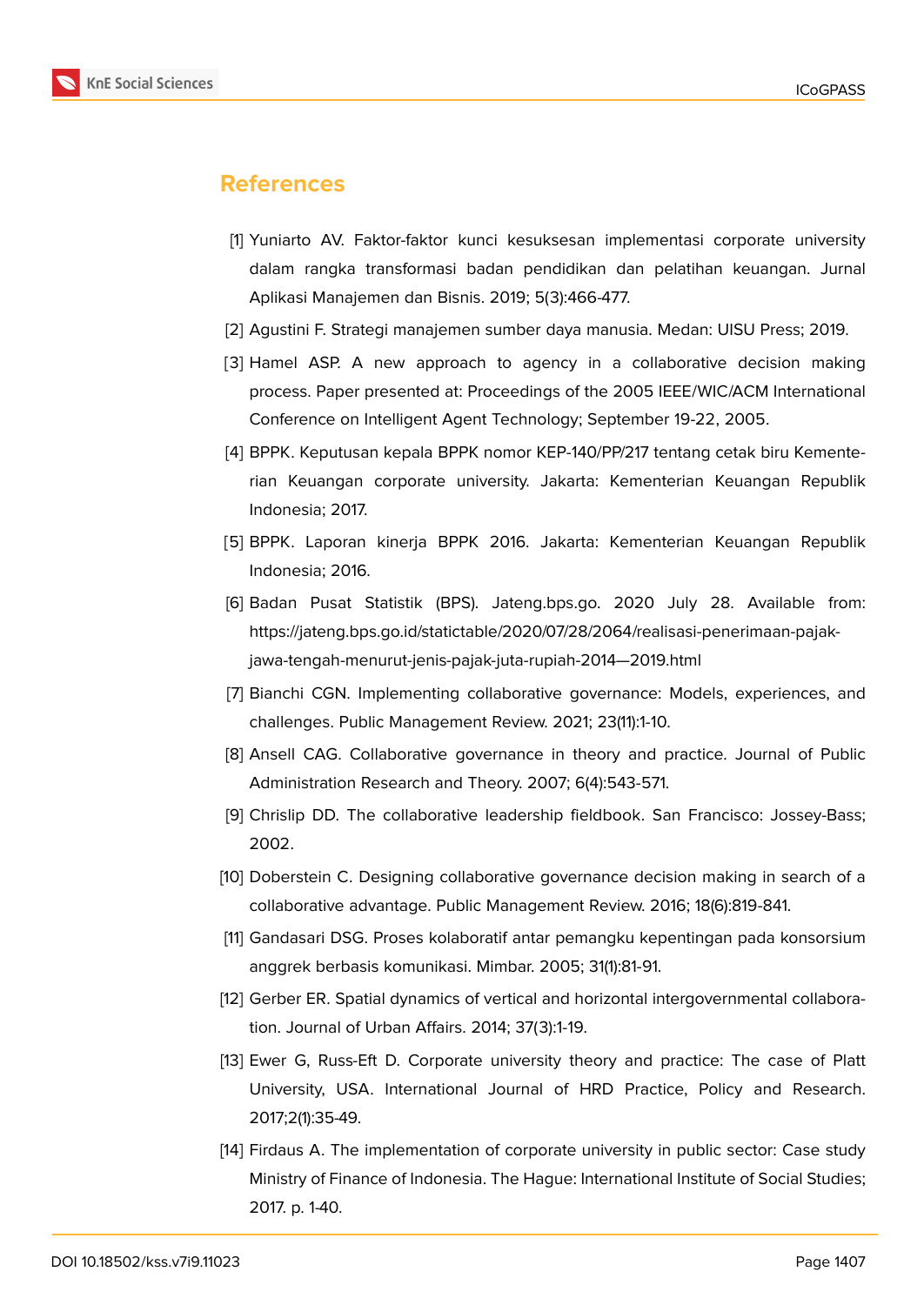

- [15] Dandolini, G. A., Freire, P. de S., & de Souza, J. A. Implementation process of corporate university in network (CUN). International Journal for Innovation Education and Research. 2017;5(12):101-126.
- [16] Hadiyati E. Service quality and performance of public sector: Study on immigration office in Indonesia. International Journal of Marketing Studies. 2014; 6(6):104-117.
- [17] Hanafi CS. Kolaborasi pemerintahan. Jakarta: UT; 2020.
- [18] Haudi. Pengantar ilmu pemerintah. Solok: Insan Cendekia Mandiri; 2021.
- [19] Ilyas M. Making of a corporate university model: Transition from traditional training to learning management system. Journal of Education and Practice. 2017;8(15):85-90.
- [20] Jennifer E, Mosley JW. Decision making in collaborative governance networks: Pathways to input and throughput legitimacy. Chicago: Public Management Research Association; 2020.
- [21] Kingdon JW. Agenda alternatives and public policies. United States of America: Pearson; 2014.
- [22] Hsieh J. Y., Kuotsai Tom Liou. Collaborative leadership and organizational performance assessing the structural relation in a public service agency. Review of Public Personnel Administration. 2016; 38(1):1-27.
- [23] Kementerian Keuangan Republik Indonesia. Biro SDM. 2021 Sep 18. Available from: https://www.sdm.kemenkeu.go.id
- [24] Kurniati D. Komunikasi efektif dalam praktik kolaborasi sebagai upaya meningkatkan kualitas pelayanan. Ejournal Unisayogya. 2017; 1(1):1-6.
- [25] Lytovchenko I. Corporate university as a form of employee training and development in American companies. Advanced Education. 2016;5:35-41.
- [26] Maddock S. Transformational public leadership is collaborative governments and public services have to change. Human Resource Management International Digest. 2011; 19(7):40-41.
- [27] Tadaki JS-B. Does collaborative governance increase public confidence in water management survey evidence from Aotearoa New Zealand. Water Alternatives. 2020; 13(2):302-323.
- [28] Mason A. Building better collaboration: Improving collaborative behaviours in local government. East Hertfordshire: University of Birmingham; 2015.
- [29] Maulana RY. Collaborative governance in the implementation of e-government based public services inclusion in Jambi Province, Indonesia. Journal of Governance. 2020; 5(1):91-104.